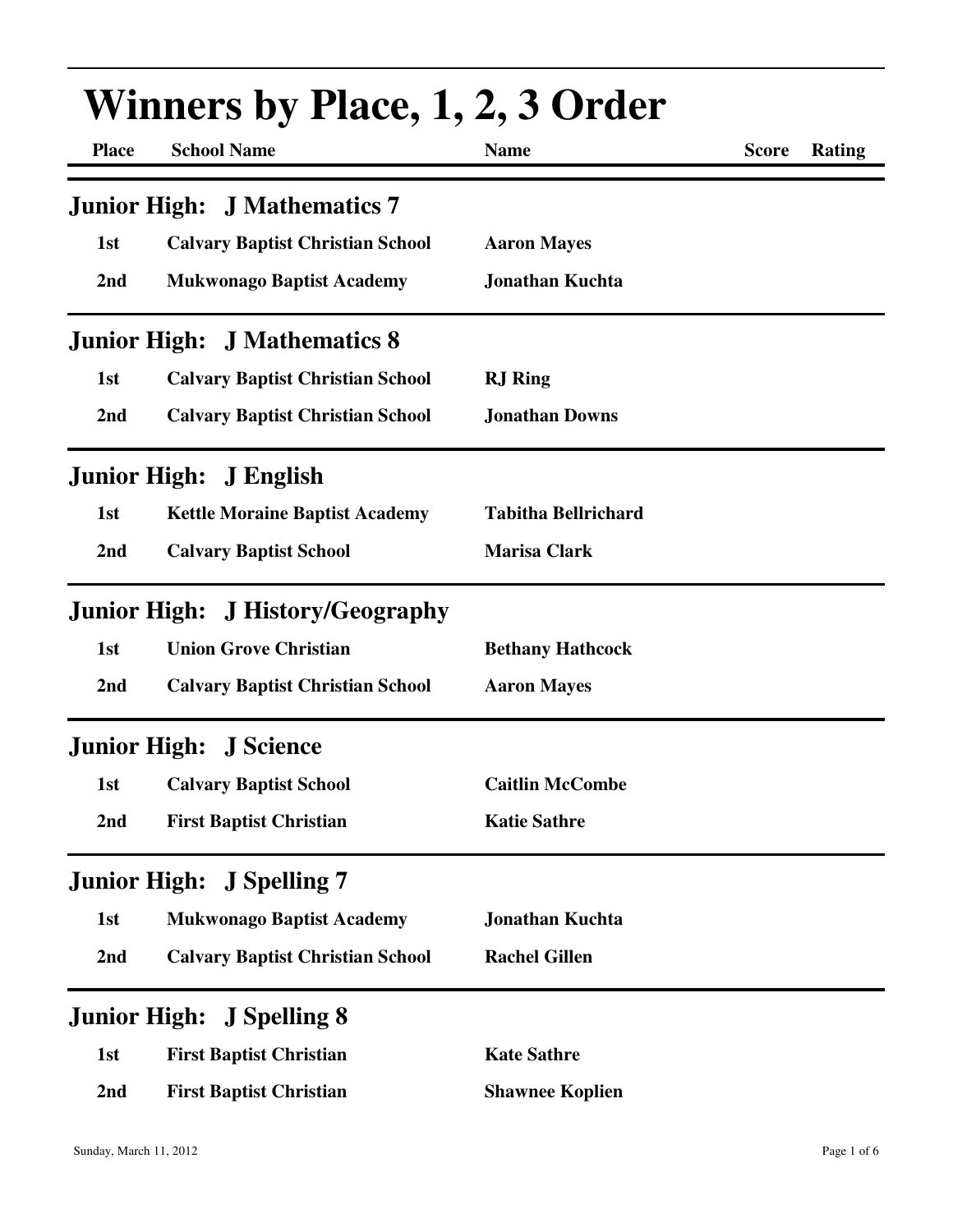| <b>Winners by Place, 1, 2, 3 Order</b> |                                                |                           |              |               |  |
|----------------------------------------|------------------------------------------------|---------------------------|--------------|---------------|--|
| <b>Place</b>                           | <b>School Name</b>                             | <b>Name</b>               | <b>Score</b> | <b>Rating</b> |  |
|                                        | <b>Junior High: J Scripture Saydown</b>        |                           |              |               |  |
| 1st                                    | <b>Kettle Moraine Baptist Academy</b>          | <b>Timmy Vander Pluym</b> |              |               |  |
|                                        | <b>Junior High: J Christian Living Passage</b> |                           |              |               |  |
| 1st                                    | <b>Calvary Baptist Christian School</b>        | <b>Aly Meyer</b>          |              |               |  |
| 2nd                                    | <b>Mukwonago Baptist Academy</b>               | Joshua Kuchta             |              |               |  |
|                                        | <b>Junior High: J Bible Teaching</b>           |                           |              |               |  |
| 1st                                    | <b>Mukwonago Baptist Academy</b>               | <b>Rachel Jicha</b>       |              |               |  |
| 2nd                                    | <b>Kettle Moraine Baptist Academy</b>          | <b>Hannah Fuller</b>      |              |               |  |
|                                        | <b>Junior High: J Expository Preaching</b>     |                           |              |               |  |
| 1st                                    | <b>First Baptist Christian</b>                 | <b>Mason Gross</b>        |              |               |  |
|                                        | <b>Junior High: J Topical Preaching</b>        |                           |              |               |  |
| 1st                                    | <b>Mukwonago Baptist Academy</b>               | <b>Jonathan Hatchett</b>  |              |               |  |
| <b>Junior High:</b>                    | <b>J</b> Bible Quizzing                        |                           |              |               |  |
| 1st                                    | <b>Kettle Moraine Baptist Academy</b>          | <b>KMBA</b>               |              |               |  |
| 2nd                                    | <b>Mukwonago Baptist Academy</b>               | Mukwonago A               |              |               |  |
| 3rd                                    | <b>Mukwonago Baptist Academy</b>               | <b>Mukwonago B</b>        |              |               |  |
|                                        | <b>Junior High: J Classical Piano</b>          |                           |              |               |  |
| 1st                                    | <b>Calvary Baptist Christian School</b>        | <b>Claire Hansel</b>      |              |               |  |
| 2nd                                    | <b>Utica Christian School</b>                  | <b>Ezekiel Steuerwald</b> |              |               |  |

## **Junior High: J Small Vocal Ensemble**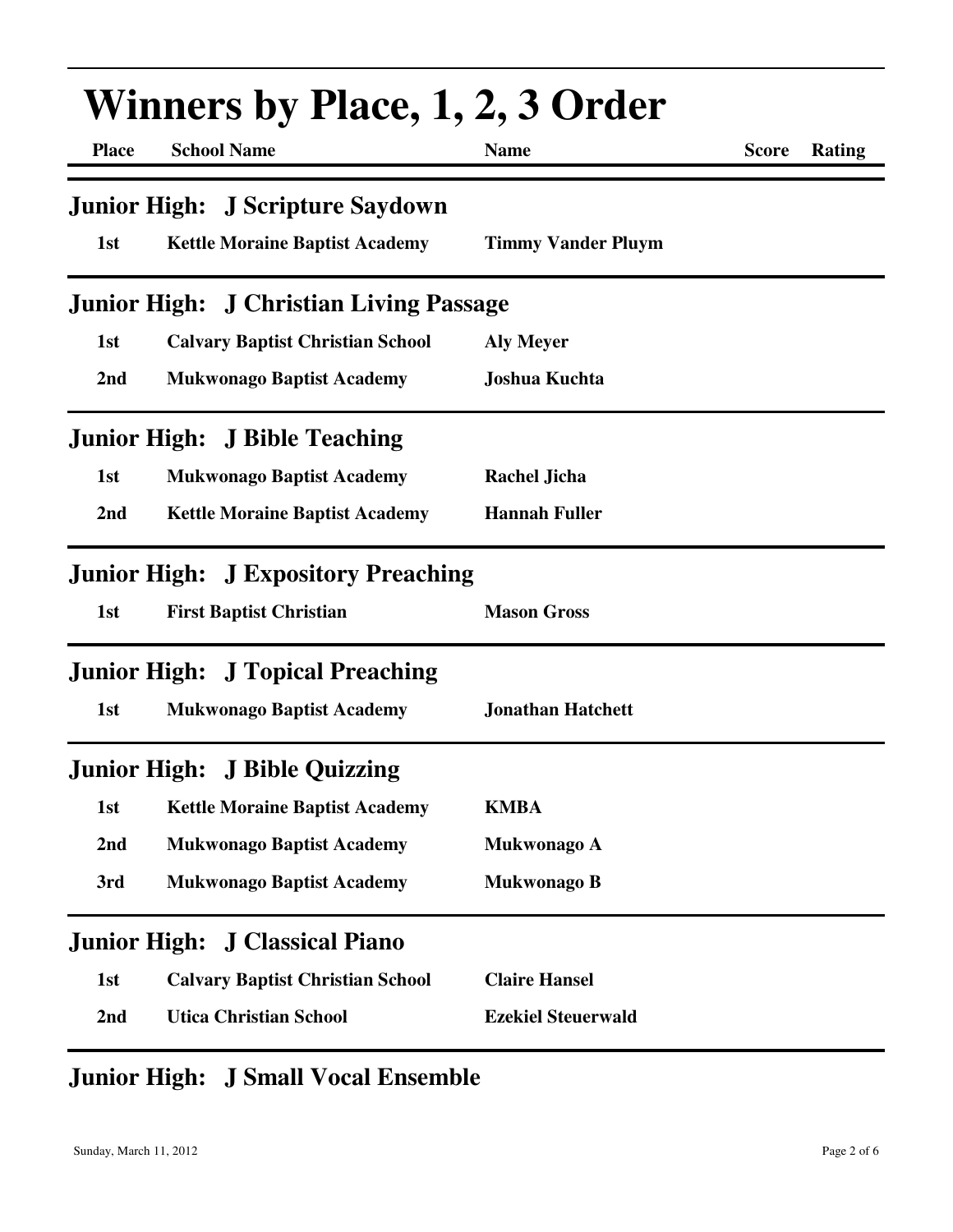| <b>Winners by Place, 1, 2, 3 Order</b> |                                            |                                  |              |        |  |  |
|----------------------------------------|--------------------------------------------|----------------------------------|--------------|--------|--|--|
| <b>Place</b>                           | <b>School Name</b>                         | <b>Name</b>                      | <b>Score</b> | Rating |  |  |
| 1st                                    | <b>Calvary Baptist Christian School</b>    | <b>CBCS Duet Crotteau/Gillen</b> |              |        |  |  |
| 2nd                                    | <b>Union Grove Christian</b>               | <b>UGCS Ladies Ensemble</b>      |              |        |  |  |
|                                        | Junior High: J Small Instrumental Ensemble |                                  |              |        |  |  |
| 1st                                    | <b>Union Grove Christian</b>               | <b>UGCS</b> Duet                 |              |        |  |  |
| 2nd                                    | <b>Calvary Baptist Christian School</b>    | <b>CBCS</b> Duet                 |              |        |  |  |
|                                        | Junior High: J Handbell/Handchime Ensemble |                                  |              |        |  |  |
| 1st                                    | <b>Waukesha Christian</b>                  | Waukesha Christian Acad.         |              |        |  |  |
|                                        | <b>Junior High: J Band</b>                 |                                  |              |        |  |  |
| 1st                                    | <b>Calvary Baptist Christian School</b>    | <b>CBCS</b>                      |              |        |  |  |
|                                        | <b>Junior High: J Choir</b>                |                                  |              |        |  |  |
| 1st                                    | <b>Calvary Baptist Christian School</b>    | <b>CBCS</b>                      |              |        |  |  |
|                                        | <b>Junior High: J Sacred Piano</b>         |                                  |              |        |  |  |
| 1st                                    | <b>Calvary Baptist School</b>              | <b>Charlotte Nantz</b>           |              |        |  |  |
| 2nd                                    | <b>Kettle Moraine Baptist Academy</b>      | <b>Hannah Fuller</b>             |              |        |  |  |
|                                        | <b>Junior High: J Female Vocal Solo</b>    |                                  |              |        |  |  |
| 1st                                    | <b>Calvary Baptist Christian School</b>    | <b>Bethany Saxon</b>             |              |        |  |  |
| 2nd                                    | <b>Pioneer Christian School</b>            | <b>Claire Goyak</b>              |              |        |  |  |
|                                        | <b>Junior High: J Male Vocal Solo</b>      |                                  |              |        |  |  |
| 1st                                    | <b>Kettle Moraine Baptist Academy</b>      | <b>Kirk Gibson</b>               |              |        |  |  |

## **Junior High: J Brass Solo**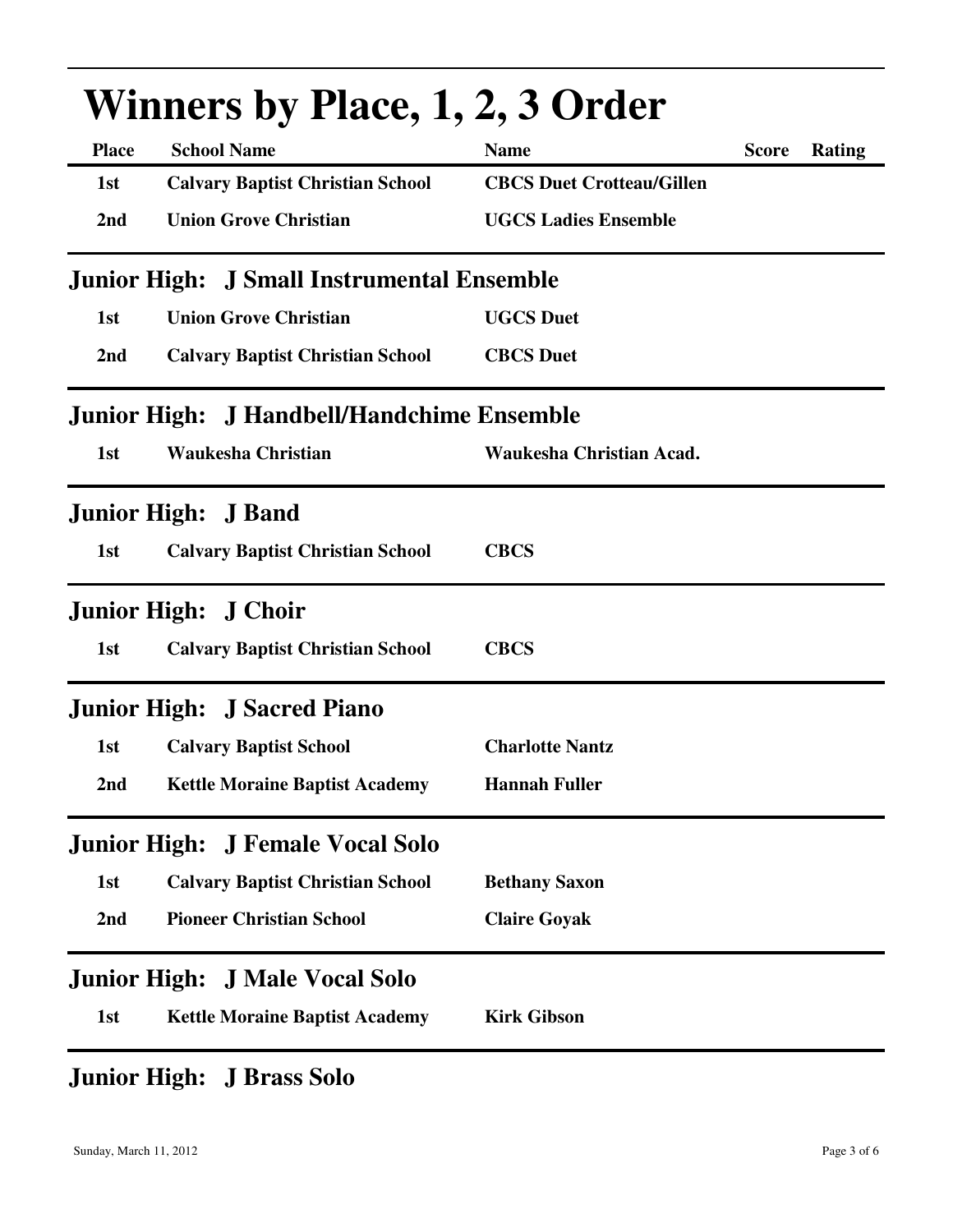|                 | <b>Winners by Place, 1, 2, 3 Order</b>                  |                         |              |        |
|-----------------|---------------------------------------------------------|-------------------------|--------------|--------|
| <b>Place</b>    | <b>School Name</b>                                      | <b>Name</b>             | <b>Score</b> | Rating |
| 1st             | <b>Kettle Moraine Baptist Academy</b>                   | <b>Daniel Fuller</b>    |              |        |
| 2nd             | <b>Kettle Moraine Baptist Academy</b>                   | <b>Katy Tabor</b>       |              |        |
|                 | <b>Junior High: J String Solo</b>                       |                         |              |        |
| 1st             | <b>Pioneer Christian School</b>                         | <b>Giselle Gearhart</b> |              |        |
|                 | <b>Junior High: J Woodworking</b>                       |                         |              |        |
| 1st             | <b>First Baptist Christian</b>                          | <b>Deacon Zempel</b>    |              |        |
| 2nd             | <b>First Baptist Christian</b>                          | <b>Sarah Verhalen</b>   |              |        |
|                 | Junior High: J Digital Media                            |                         |              |        |
| 1st             | <b>Bay City Baptist</b>                                 | <b>Brock Rice</b>       |              |        |
| 2nd             | <b>Faith Baptist</b>                                    | <b>Trinity Netwal</b>   |              |        |
|                 | <b>Junior High: J Still Life Photography</b>            |                         |              |        |
| 1st             | <b>Calvary Baptist Christian School</b>                 | <b>Savannah Fell</b>    |              |        |
| 2nd             | <b>Bay City Baptist</b>                                 | <b>Steven Burroughs</b> |              |        |
|                 | <b>Junior High: J Landscapes/Architectu Photography</b> |                         |              |        |
| 1st             | <b>First Baptist Christian</b>                          | <b>Jacob Gross</b>      |              |        |
| 2nd             | <b>Calvary Baptist Christian School</b>                 | <b>Caleb Sokovich</b>   |              |        |
|                 | <b>Junior High: J People/Animal Photography</b>         |                         |              |        |
| 1st             | <b>Greendale Baptist Academy</b>                        | <b>Sarah Leroux</b>     |              |        |
| 2 <sub>nd</sub> | <b>First Baptist Christian</b>                          | <b>Mason Gross</b>      |              |        |
|                 | <b>Junior High: J Monochromatic Drawing</b>             |                         |              |        |
| 1st             | <b>Mukwonago Baptist Academy</b>                        | <b>Brandan Smith</b>    |              |        |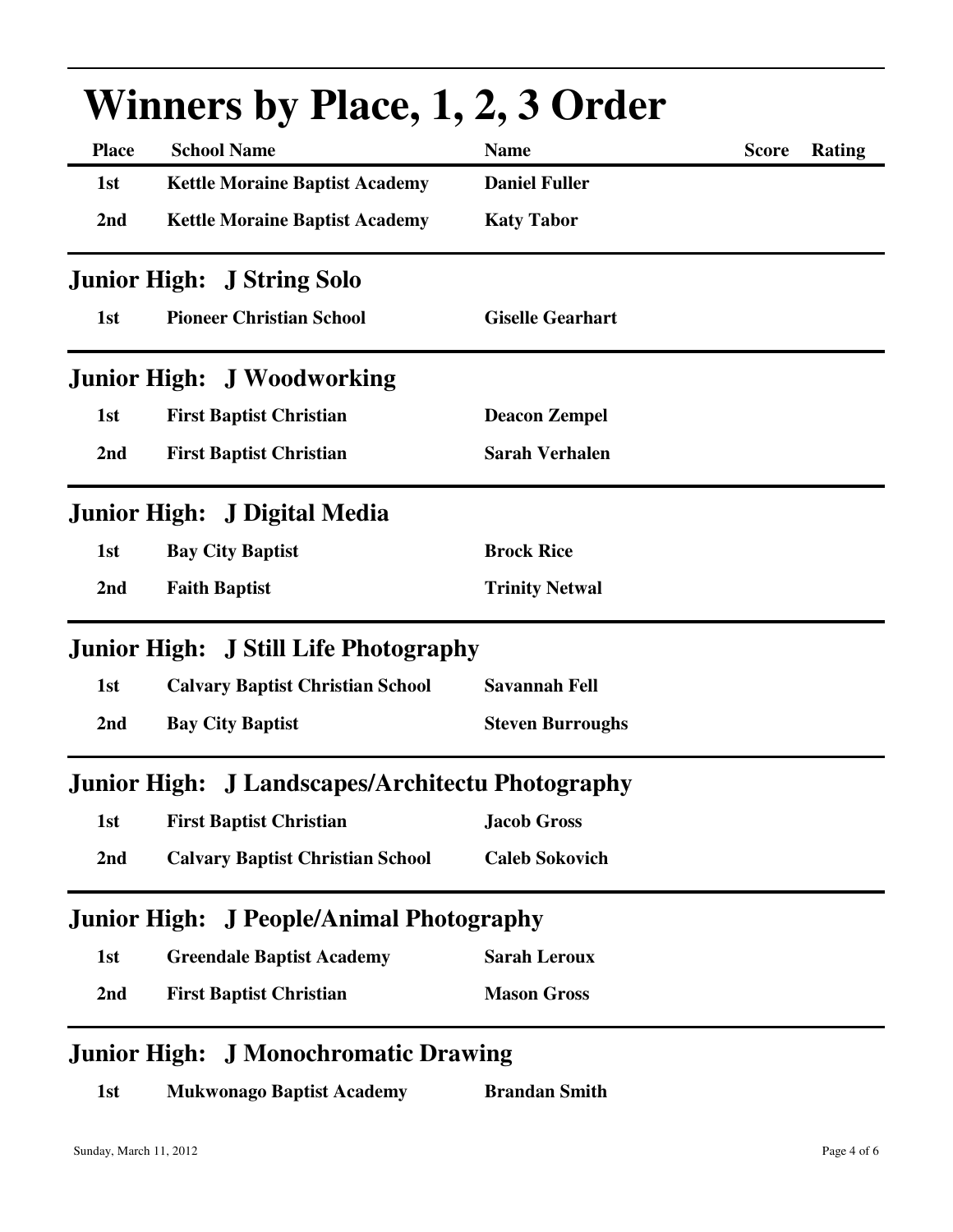| <b>Place</b> | <b>School Name</b>                                  | <b>Name</b>                | <b>Score</b> | Rating |
|--------------|-----------------------------------------------------|----------------------------|--------------|--------|
| 2nd          | <b>Calvary Baptist Christian School</b>             | <b>Savannah Fell</b>       |              |        |
|              | <b>Junior High: J Polychromatic Drawing</b>         |                            |              |        |
| 1st          | <b>Mukwonago Baptist Academy</b>                    | <b>MacKenzie Perleberg</b> |              |        |
| 2nd          | <b>Mukwonago Baptist Academy</b>                    | Lucas Pieczynski           |              |        |
|              | <b>Junior High: J Oil Painting</b>                  |                            |              |        |
| 1st          | <b>Calvary Baptist School</b>                       | <b>Marissa Clark</b>       |              |        |
|              | <b>Junior High: J Sculpture</b>                     |                            |              |        |
| 1st          | <b>Faith Baptist</b>                                | <b>Trinity Netwal</b>      |              |        |
|              | <b>Junior High: J Textiles</b>                      |                            |              |        |
| 1st          | <b>Union Grove Christian</b>                        | <b>Bethany Hathcock</b>    |              |        |
|              | <b>Junior High: J Crafts</b>                        |                            |              |        |
| 1st          | <b>Kettle Moraine Baptist Academy</b>               | <b>Hannah Fuller</b>       |              |        |
| 2nd          | <b>Calvary Baptist School</b>                       | <b>Marissa Clark</b>       |              |        |
|              | <b>Junior High: J Printmaking</b>                   |                            |              |        |
| 1st          | <b>Kettle Moraine Baptist Academy</b>               | <b>Katy Tabor</b>          |              |        |
|              | <b>Junior High: J Oral Interpretation of Poetry</b> |                            |              |        |
| 1st          | <b>Mukwonago Baptist Academy</b>                    | <b>Robert Hatchett</b>     |              |        |
| 2nd          | <b>Mukwonago Baptist Academy</b>                    | Lucas Pieczynski           |              |        |

**1st Kettle Moraine Baptist Academy Kirk Gibson**